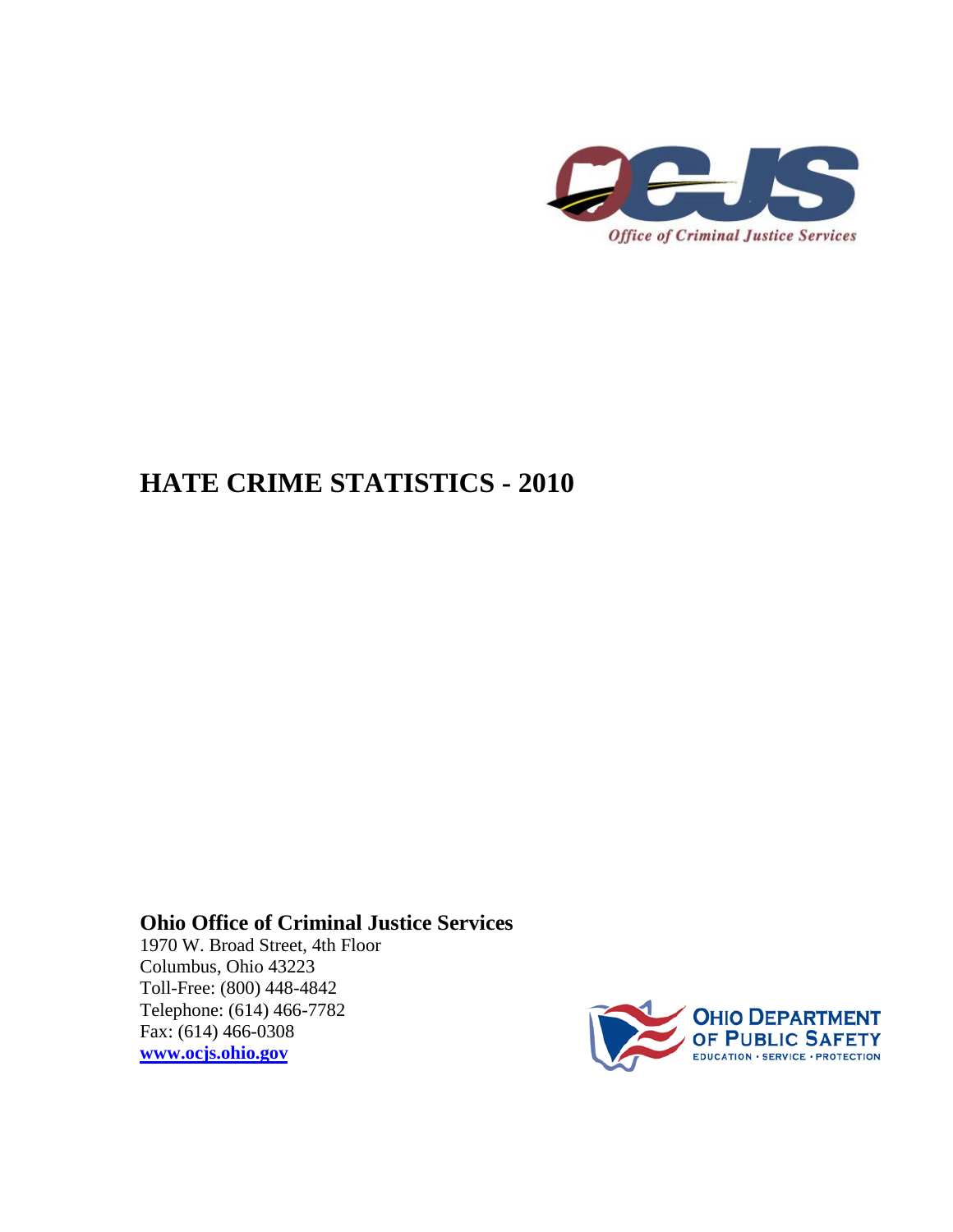## **HATE CRIME STATISTICS 2010**

In November 2011, the Federal Bureau of Investigation released the publication, *Hate Crime Statistics 2010*. Produced in compliance with the federal Hate Crime Statistics Act of 1990, the publication has been released annually since 1992.

Hate crimes, also known as bias crimes, are criminal offenses committed against a person, property, or society that are motivated, in part or in whole, by the offender's bias against a race, religion, disability, sexual orientation, or ethnicity/national origin.

The report is based on data submitted to the FBI's hate crime statistics program through a standardized hate crime supplement to UCR and NIBRS reports. Nationally, 14,977 law enforcement agencies covering 92.3 percent of the U.S. population participated in the hate crime reporting program in 2010.

The information contained in this report is subject to strenuous qualifiers. As the FBI report itself states, "Because motivation is subjective, it is sometimes difficult to know with certainty whether a crime resulted from the offender's bias. Moreover, the presence of bias alone does not necessarily mean that a crime can be considered a hate crime." Law enforcement investigation must reveal with sufficient evidence to lead a person to conclude that the offender's *actions* were motivated in whole or in part by his or her bias.

The following is a brief review of this year's report. Whenever available, Ohio statistics are reported, and may be supplemented by U.S. statistics.

## Hate crime reporting

- The number of Ohio law enforcement agencies who submitted the hate crime supplement increased from 588 in 2009 to 591 in 2010.
- Of the 591 Ohio law enforcement agencies who submitted the hate crime supplement in 2010, 83 agencies reported a total of 247 hate crime incidents, and 508 reported zero hate crime incidents.
- The Ohio hate crime rate of 2.6 incidents per 100,000 population is above the national average of 2.3 incidents per 100,000 population.
- Nationwide, most hate crime incidents, 47 percent, involved racial bias. The remaining incidents involved religion (20 percent), sexual orientation (19 percent), ethnicity/national origin (13 percent), and disability (1 percent).
- In Ohio, 60 percent of hate crime incidents were related to race, followed by religion and sexual orientation (15 percent each), ethnicity (9 percent) and disability (one percent).
- Nationwide data on the specific types of racial bias show that 70 percent of such incidents were anti-Black and 18 percent were anti-White.
- Nationwide data show that 63 percent of ethnicity bias incidents were anti-Hispanic.